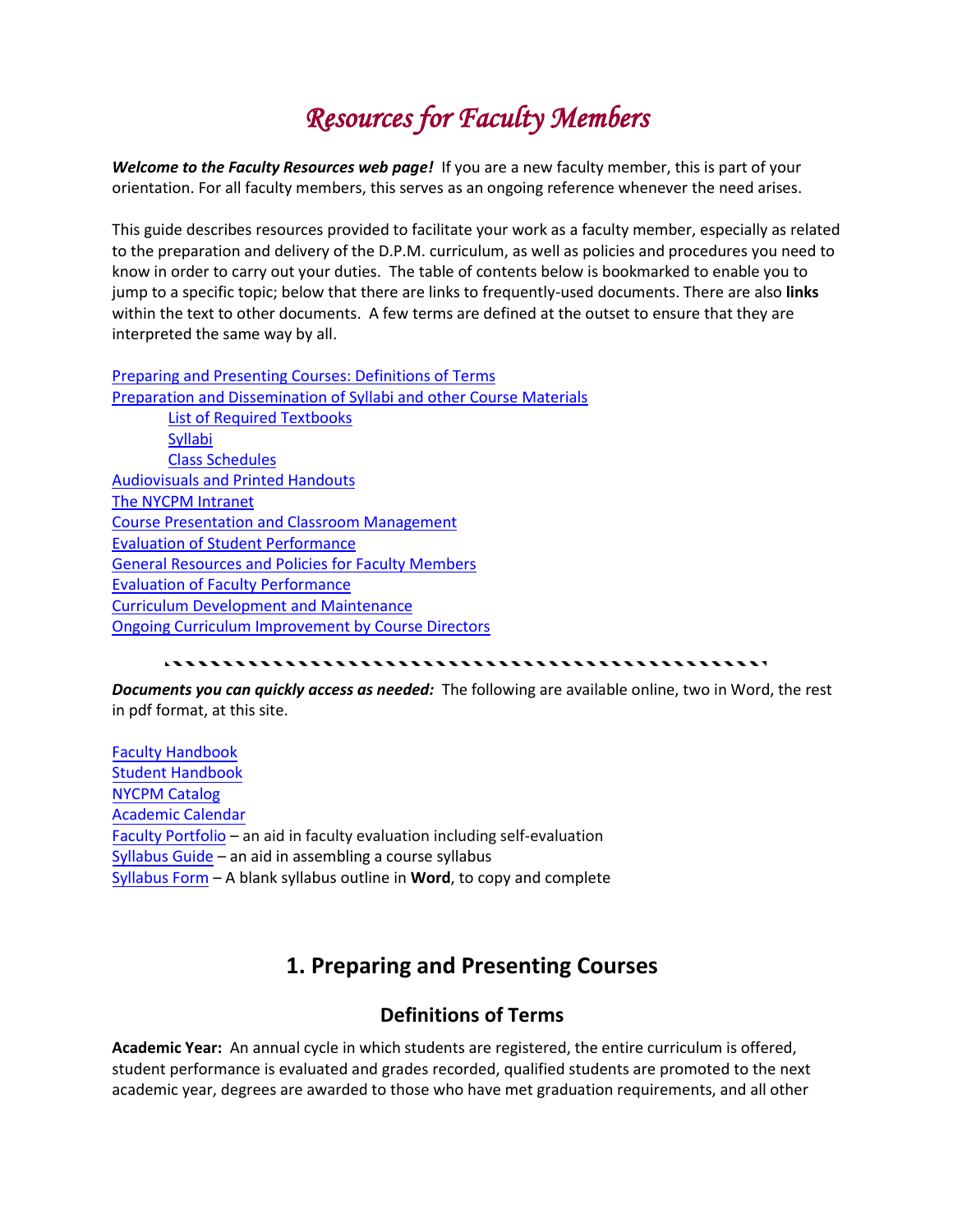academic year-based responsibilities are carried out. At NYCPM, the overall academic year begins and ends in the month of June, although the academic year for each class varies (e.g., for freshmen, the academic year begins in September.

**Semester:** A scheduled period of time representing one-half of the academic year. The length of a semester is defined by the NYS Education Department as 15 weeks of instruction, allowing for examinations, holidays, etc., which may be additional. Each course should be scheduled for completion within the semester to which it is assigned, in order to permit prompt determination of students' academic standing following the semester.

**Hours of instruction and Credit Hours**: A **semester hour** (the unit of **academic credit** used at NYCPM) is defined by the New York State Education Department as a minimum of 15 hours of instructional time in a didactic classroom course (1 hour/week X 15 weeks). In laboratory and clinical settings, the ratio of clock hours to credit hours is higher (2 to 3 clock hours per week for 1 semester hour of credit). Example: a 4-credit lecture and lab course could consist of three hours per week of lecture (accounting for 3 credit hours) plus another 2 to 3 hours of laboratory time per week (accounting for one credit hour) for the duration of the semester.

*Note: A substantial change in the hours of lecture, laboratory or clinical time offered in a course may require a change in the number of credit hours of the course; such a change must be approved by the Curriculum Committee. Generally, semester hours are rounded to the nearest half (0.5) credit hour.*

**Lecture Hours**: For didactic courses, one hour of lecture, as defined by the New York State Education Department, consists of 50 minutes of actual instruction followed by a 10-minute break. Lecture sessions that are two or three hours in length should not be conducted without a break. A three-hour lecture (i.e., 150 minutes of actual lecture time) may be organized into two 75-minute sessions with a 10-15 minute break at the midpoint (as an alternative to three 50-minute periods with 2 breaks), and in any case should end at the scheduled time (10 minutes prior to the next hour).

*Note: Faculty members are expected to begin and end a class on schedule; failure to dismiss class on schedule will deny students an appropriate break between classes and may intrude upon the lecture time assigned to another faculty member.*

**Course:** An organized sequence of instructional activities, generally including evaluation of student achievement of stated learning objectives and the awarding of academic credit upon successful completion by the student.

**Course Description:** A brief description of the nature and purpose of a course, also referred to as the Catalog Description, approved by the Curriculum Committee for publication in the course syllabus and in the Catalog. It remains unchanged until a change is approved by the Curriculum Committee.

**Course Syllabus:** The document which defines the nature and purpose of the course, including a summary of the learning objectives to be achieved by the students, required/recommended textbooks, articles, web-based resources, equipment if any, policies specific to the course regarding attendance, methods of evaluation of student performance, policies common to many or all courses, and the chronological listing of topics and study assignments related to each class session or each week, and any other information which the course director deems important (see further discussion below).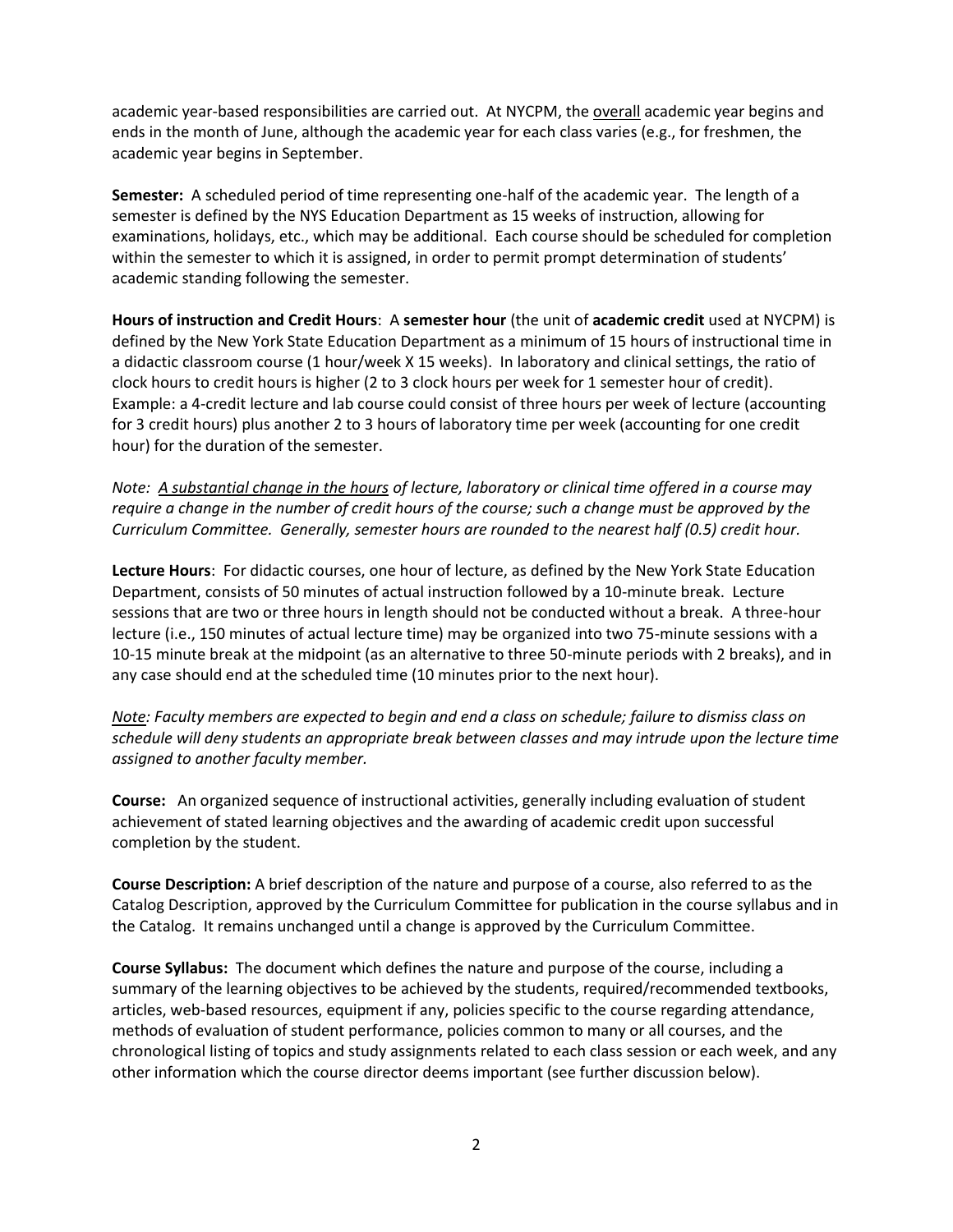**Curriculum:** The sum of all course syllabi and related instructional material that makes up the content of an educational program.

### **Required and Recommended Textbook(s) and Other Resources:**

Required textbooks are those which students are responsible to use throughout a course. They contain mandatory reading assignments, on which students will be evaluated. *Hint: An occasional test based upon textbook assignments helps to ensure compliance with reading assignments.* 

Other required resources listed in a syllabus may include journal articles, web-based information, etc., that students are responsible to access and study, and on which they will be evaluated.

Required Equipment is any equipment that the student must possess and use in order to achieve the learning objectives of the course. (A stethoscope would be an example for specific courses.)

Recommended books, articles, and other resources are those which the course director recommends for additional learning related to course content but not essential to fulfilling the basic course objectives.

## **Preparation and Dissemination of Syllabi and other Course Materials**

## **Required Textbooks**

Course Directors are required to announce their selection of a **required textbook**, if any, by a published due date (a month before the semester begins), in order that the textbook lists can be published, and books ordered, in a timely manner. The availability of the book in classroom quantities must be checked. Any required textbook must be included in the course syllabus; once it has been purchased it is not subject to change. *The decision to use a new edition must be made before, not after, the required textbooks are ordered.*

### **List of Required Textbooks**

<span id="page-2-0"></span>The Required Textbooks for each semester are:

- *Verified by the Department Chair with the course director* for each upcoming course (not based on old information). If there is no change in the textbook, that needs to be confirmed.
- *Fully documented*, with the name(s) of the **author**(s), the **full title**, the **edition**, the **publisher** and the **year**. It is good to include the ISBN number if available. Any course director who does not supply full documentation will be contacted by the Chair for the missing information.
- *Checked for the availability* of the specified editions;
- Submitted for proofreading (the completed semester list) and correction by published due dates;
- Supplied to students, the Library, the Financial Aid office and to the designated offcampus/online Book Store, a month in advance of the new semester.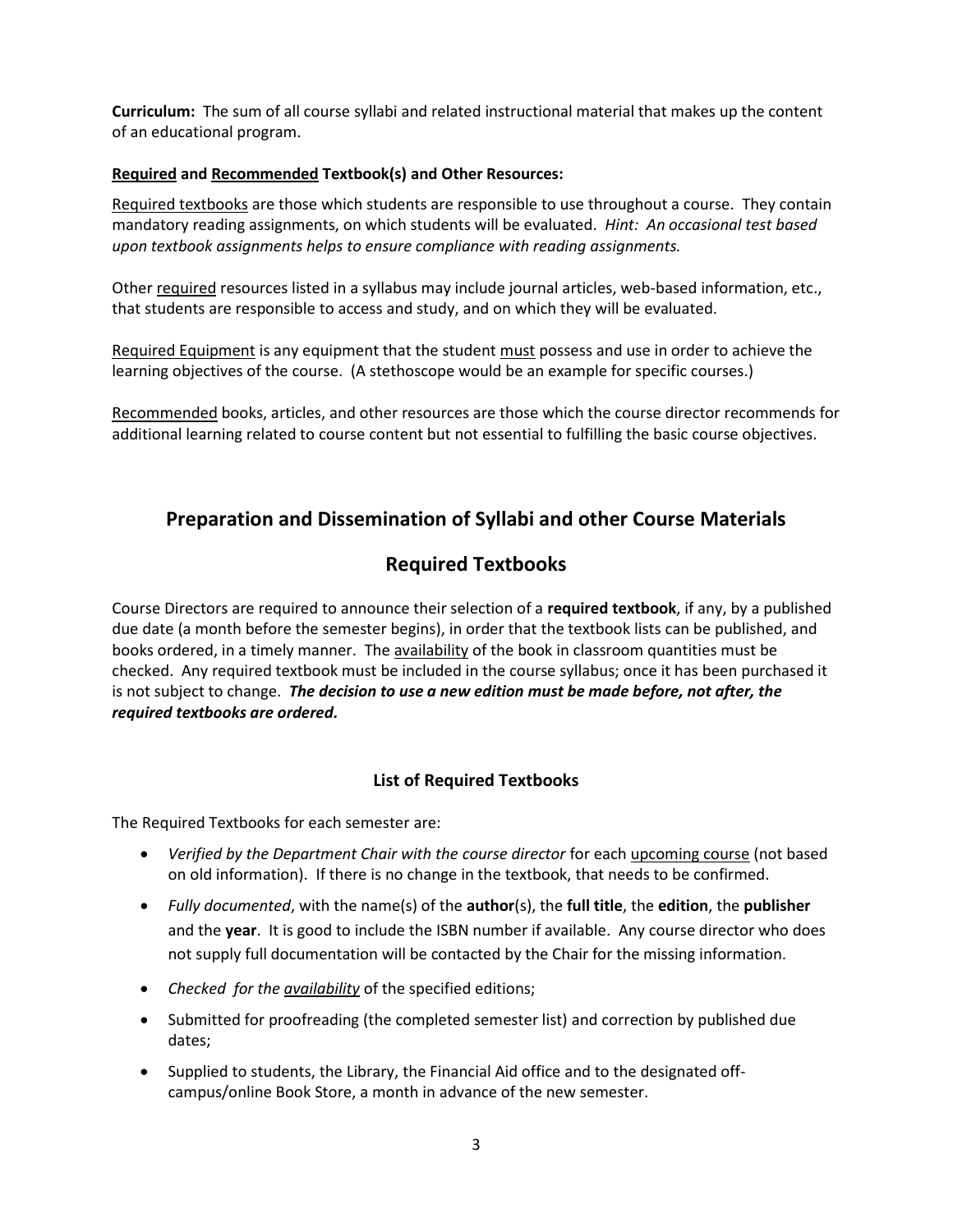The responsibility for assembling semester booklists belongs to the offices of the Division Deans (Pre-Clinical Sciences for Semesters 1-4 and Clinical Studies for Semesters 5-8).

## <span id="page-3-0"></span>**Preparation of Syllabi**

A new/revised syllabus is prepared for each course every year, **by the Course Director with assistance as needed from the Department Chair**, using the current **syllabus format** and aided by the **Syllabus Guide**.The syllabus shows the approved Course Description as also shown in the **Catalog**. Syllabi are submitted on schedule to a designated individual for proofreading (see sample below). The department Chair has final responsibility for correction of identified errors in consultation with the course director. The Chair may assign the department administrative assistant or the course director to execute the corrections.

Necessary items in a syllabus include the course title, credit hours and grade type, all found in the current **Curriculum** document, the course director's contact information, required textbook(s), materials and equipment, if any, the course description, general goals and terminal learning objectives briefly summarized\*, methods of evaluation of student performance, final grade computation, policies regarding attendance and missed exams, and any institutional and/or departmental policies that apply to that course. Most of these elements are **mandated in CPME Standards**.

*\*A more detailed ("lecture-level") list of "enabling" objectives may be reserved as a series of handouts. The syllabus should briefly list the terminal competencies that the student can expect to gain from the course.*

*Note: In developing a course syllabus, the course director should be aware of the courses preceding, concurrent with, and following that course, so as to contribute optimally to the integration and smooth flow of students' learning experiences throughout the DPM program, without excessive redundancy. Be aware that the quality of a syllabus reflects upon its author (normally the course director) when faculty performance is periodically evaluated.*

## **Maintenance of Syllabi on File**

Each department is responsible to maintain on file (computer and hard copy as backup) the most recent edition of each syllabus in that department. Older syllabi should be archived to maintain history. The Department Chair and the Course Director will maintain copies of current syllabi to ensure access by either at any time. A hard copy syllabus file should also include copies of "lecture handouts" and other materials which are considered part of the course. A syllabus remains "current" until replaced.

**Course Director's Responsibility:** The Course Director submits a syllabus to the department Chair for correction and dissemination. Syllabi are posted to the College's Intranet. They are not distributed in any other manner such as e-mail or hard copy. This ensures that only the correct version circulates.

**Course Director's Responsibility regarding Required Textbooks:** The Course Director enjoys the academic freedom to select a suitable textbook for a course (or to decide that there will be no required textbook). His/her responsibility to make that decision in a timely manner is discussed above.

**Department Chair's Responsibility:** While the course director submits an appropriately prepared syllabus reflecting the aforementioned elements and the weekly schedule for the course, the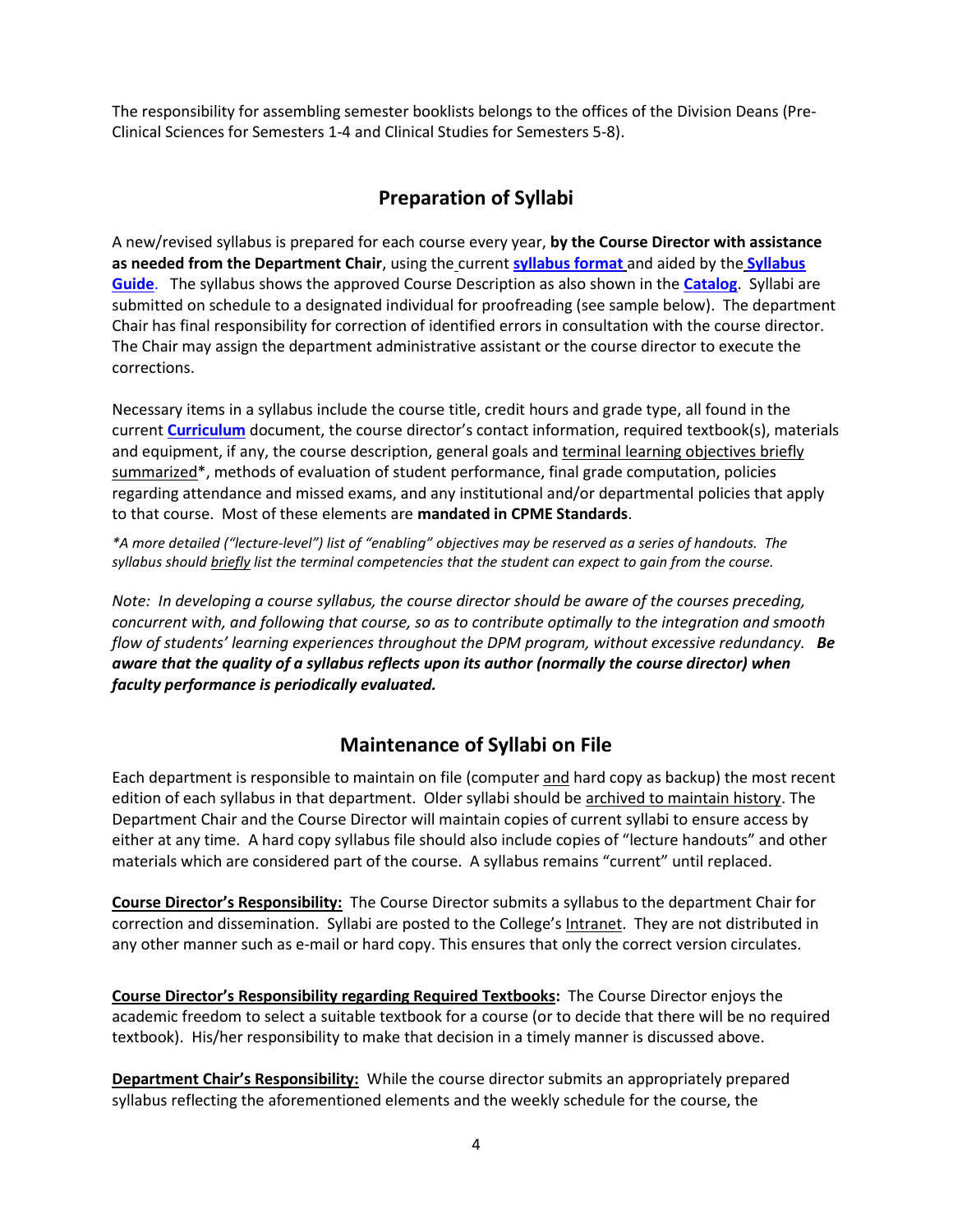Department Chair bears the final responsibility for ensuring that the syllabus complies with College-wide and departmental standards (and relevant CPME standards), and that the information therein is accurate. It is also the Chair's responsibility to provide to course directors the timelines and necessary materials, collect syllabi and keep course directors informed of any corrections made.

|                    | <b>Textbook</b><br>List Due | Syllabi Due<br>for proof-<br>reading | Syllabi posted<br>to Intranet | <b>Start of Classes</b> |
|--------------------|-----------------------------|--------------------------------------|-------------------------------|-------------------------|
| Fall 20XX          |                             |                                      |                               |                         |
| Semester I         | Mon., Aug. 2                | <b>Wed., Aug. 11</b>                 | Wed., Aug. 26                 | Wed. Sept. 1            |
| Semester III       | Fri., April 30              | Mon., May 17                         | Fri., May 28                  | Mon. June 7             |
| Semester V         | Wed., June 2                | Fri., June 18                        | Mon., June 28                 | Thu. July 8             |
| Sems. VII/VIII     | Wed., June 2                | Fri., June 18                        | Mon., June 28                 | Tue. July 6             |
| <b>Spring 20XX</b> |                             |                                      |                               |                         |
| Semester II        | Mon., Dec. 6                | Wed., Dec. 15                        | Mon., Dec. 22                 | Wed., Jan. 5            |
| Semester IV        | Mon., Oct. 4                | <b>Wed., Oct. 20</b>                 | Wed., Oct. 27                 | Mon., Nov. 8            |
| Semester VI        | Mon., Sept. 27              | Wed., Oct. 13                        | Fri., Oct. 22                 | Mon., Nov. 1            |

## Sample Schedule for Syllabus and Booklist Submission and Student Information Packet Dissemination

## <span id="page-4-0"></span>**Class Schedules as Published in Syllabi**

A syllabus includes the weekly sequence of topics and related study assignments. It is developed by the department Chairs and involved faculty member(s), with an effort made to accommodate the scheduling constraints of involved faculty members. An individual in each Division is assigned to create the day/hour schedules. The schedule of topics in the syllabus *should not refer to calendar dates* which are subject to change; it should, however, identify the academic year.

**Division Dean's/Department Chair's Responsibility:** The Division Deans and Department Chairs are responsible (1) to inform all those involved of the **due dates** for submission of textbooks and syllabi, (2) to supply them with the necessary materials such as the current curriculum listing, the syllabus form, syllabus guide and course descriptions, (3) to submit textbook lists and syllabi for proofreading on schedule, and (4) to forward approved textbook lists to the appropriate recipients

**Course Director's Responsibility:** Each course director is expected to participate in the development of an up-to-date course syllabus, and select a course textbook, all with the Chair's assistance where needed, and submit these to the Chair in accord with the published schedule (see sample above). **It is the course director's responsibility to participate in the development of his/her teaching schedule when it is being prepared.** Scheduling constraints should not be brought up after the fact.

### *Adjunct Faculty Members' Responsibility:*

 *If the course director is an adjunct faculty member, he/she needs to maintain communication with the department Chair as the time approaches for submitting a syllabus and a textbook selection.*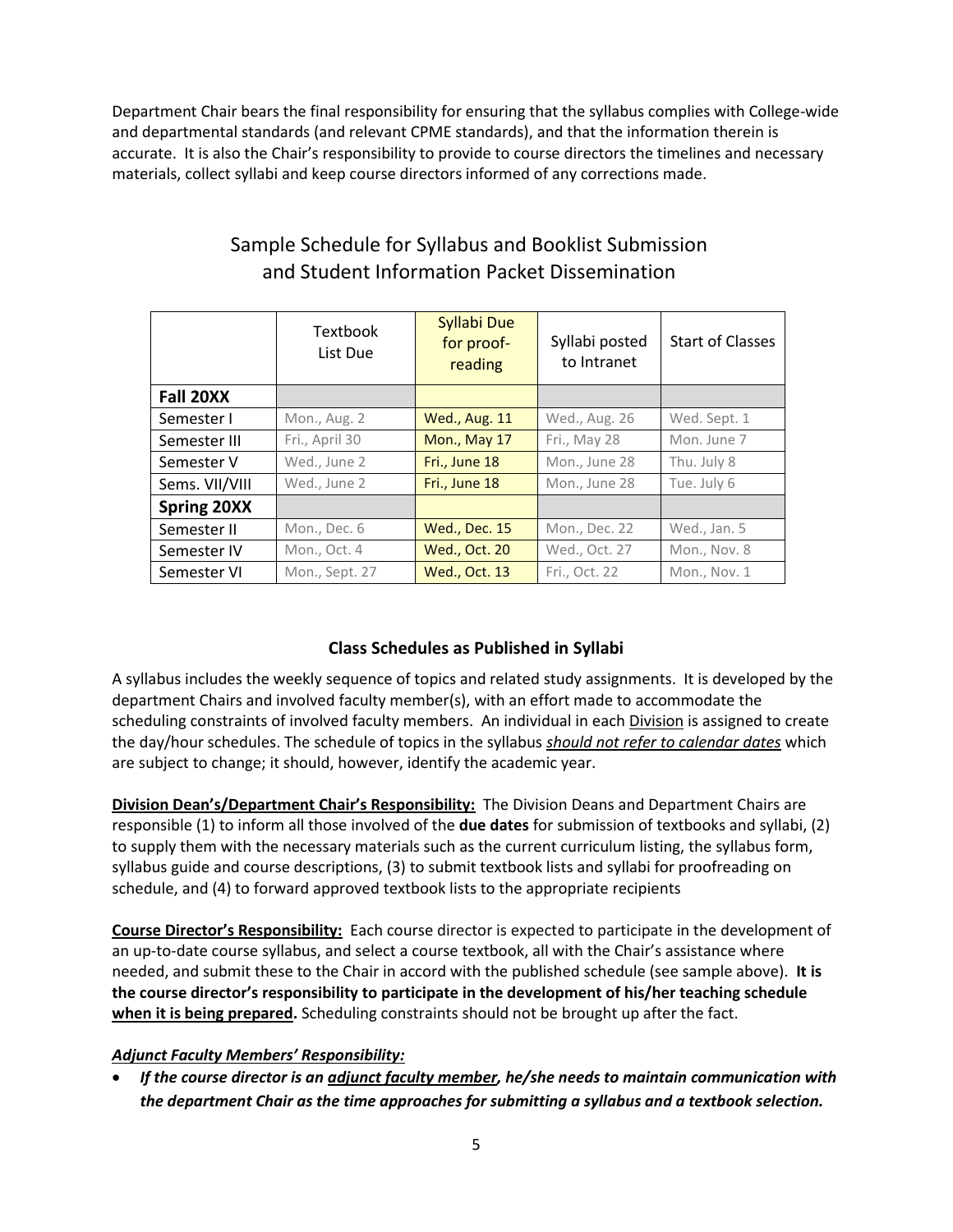*It is essential that every teaching faculty member participate in the development of his/her teaching schedule, noting any personal scheduling constraints, so that the schedule may be completed in a timely manner and not subsequently altered.*

**Division Offices' Responsibilities for Student Information Packets, Textbook Lists and Class Schedules:** The offices of Pre-Clinical Sciences and Clinical Studies are responsible to provide textbook lists, class schedules and correct syllabi by semester as follows:

- Semesters 1-4 Pre-Clinical Sciences
- Semesters 5-8 Clinical Studies

## **Audiovisuals and Printed Handouts**

<span id="page-5-0"></span>Course directors are expected to utilize audiovisual aids such as PowerPoint and printed materials as appropriate to summarize and illustrate course content and identify major concepts. Handouts to be printed are e-mailed to **[printrequest@nycpm.edu](mailto:printrequest@nycpm.edu)**. Materials to be printed in classroom quantities are billed to the appropriate department via use of the **[Xerox Request Form](XEROX%20REQUEST%20FORM.pdf)**. Course directors should familiarize themselves with the related procedures. In addition, course directors should mention available print and web-based resources relevant to the course objectives in their syllabi, and encourage students to read beyond the minimum requirements. The IT department offers instruction and assistance with PowerPoint and other AV aids.

(Smile, you're on TV!) Faculty members should be aware that their lectures are being recorded via a **video capture system** for subsequent review by any students who were absent or who want to see them again, and also for evaluation by their supervisors.

Course directors should supply copies of lecture handouts to their department Chair for inclusion in the master course files. **They become an integral part of the course and an extension of the syllabus.**

## <span id="page-5-1"></span>**Course Materials on the NYCPM Intranet**

NYCPM's password-protected **Intranet** is conveniently linked to the NYCPM website's home page. It is where many course-related materials are posted, such as:

- Syllabi and Class schedules
- **•** Textbook Lists by semester
- Lecture Handouts
- Video captures of classroom lectures
- …and much more.

The Intranet provides a convenient way for students and faculty to access such information from any location, at any time. It is the ONLY place where syllabi are posted.

The Intranet and its use are discussed in **Part 2: General Resources and Policies for Faculty Members.**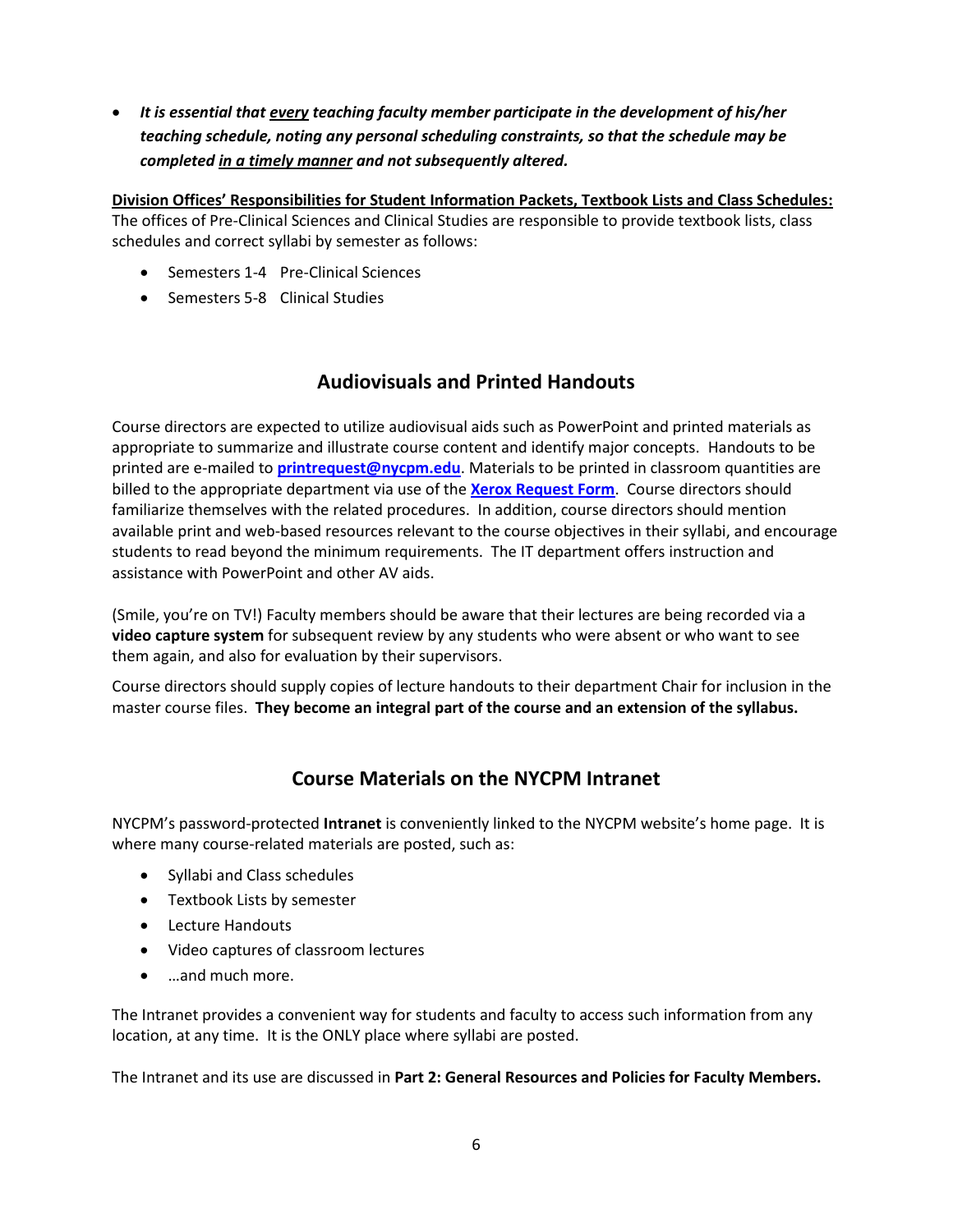## <span id="page-6-0"></span>**Course Presentation and Classroom Management**

### **Classroom Lectures**

Classroom presentations should be synchronized with the order of lectures and study assignments announced in the syllabus. While we are not here to entertain our students, we do need to make an effort to hold their attention, encourage active learning and maintain a pleasant learning environment.

Research has shown that people have different learning styles—some learn best verbally, others more visually, some by listening, some by reading, and some by active participation. Varied teaching methods and illustrations/demonstrations help to maximize the learning of all students.

The use of PowerPoint, other audiovisuals and lecture handouts helps to emphasize specific content; however, t these aids do not constitute the entire content of the course, and neither instructor nor student should believe that exams need to be limited to what is presented in slides or handouts.

### **Classroom Management**

Each instructor has his/her own teaching style including allowance for student participation. He/she is expected to maintain an atmosphere conducive to attention, respect, professionalism and participation when appropriate. Orderly discussion of subject matter contributes to effective learning. Faculty members need to be familiar with, and enforce, classroom rules including those related to dress, food and drink, conduct, use of electronic devices, etc. If a student remains out of compliance with rules despite a friendly reminder, or exhibits disruptive or inappropriate behavior, a **[concern form](http://www.nycpm.edu/studentsFaculty/Praise-Concern-Form.pdf)** should be filled out and sent to the Dean for Student Services. Likewise, professionalism and exemplary class performance should also be noted via a **[praise form](http://www.nycpm.edu/studentsFaculty/Praise-Concern-Form.pdf)**.

### **Praise/Concern forms**

Praise and concern forms enable us to document outstanding performance or deficient performance of a student, related to academic performance, classroom behavior, professionalism or anything else that contributes to the total evaluation of that student. The forms are submitted to the Dean of Student Services and kept confidential. Their uses may include recommendation for tutoring or counseling, or for certain awards, and may impact the "Dean's Letter" of recommendation for residency positions.

On rare occasions, you may need to report seriously unprofessional conduct or dishonesty. The **Honor Council** addresses such matters. Consult with the Dean for Student Services on how to proceed.

### **Conducting Examinations**

The conduct of examinations is an important aspect of classroom management. The rule that students must not have books, papers or electronic devices on or near their person, nor attempt to communicate with another student, must be carefully enforced. Alert proctors help ensure that all students comply. A proctor cannot answer a student's question during a test, for several reasons including the following:

- It disrupts an otherwise distraction-free testing environment;
- A clarification given individually may give one student an advantage over others who would have benefited from it but did not receive it;
- An attempt to to clarify a question may inadvertently give students a hint toward recognizing the correct answer or eliminating a wrong answer.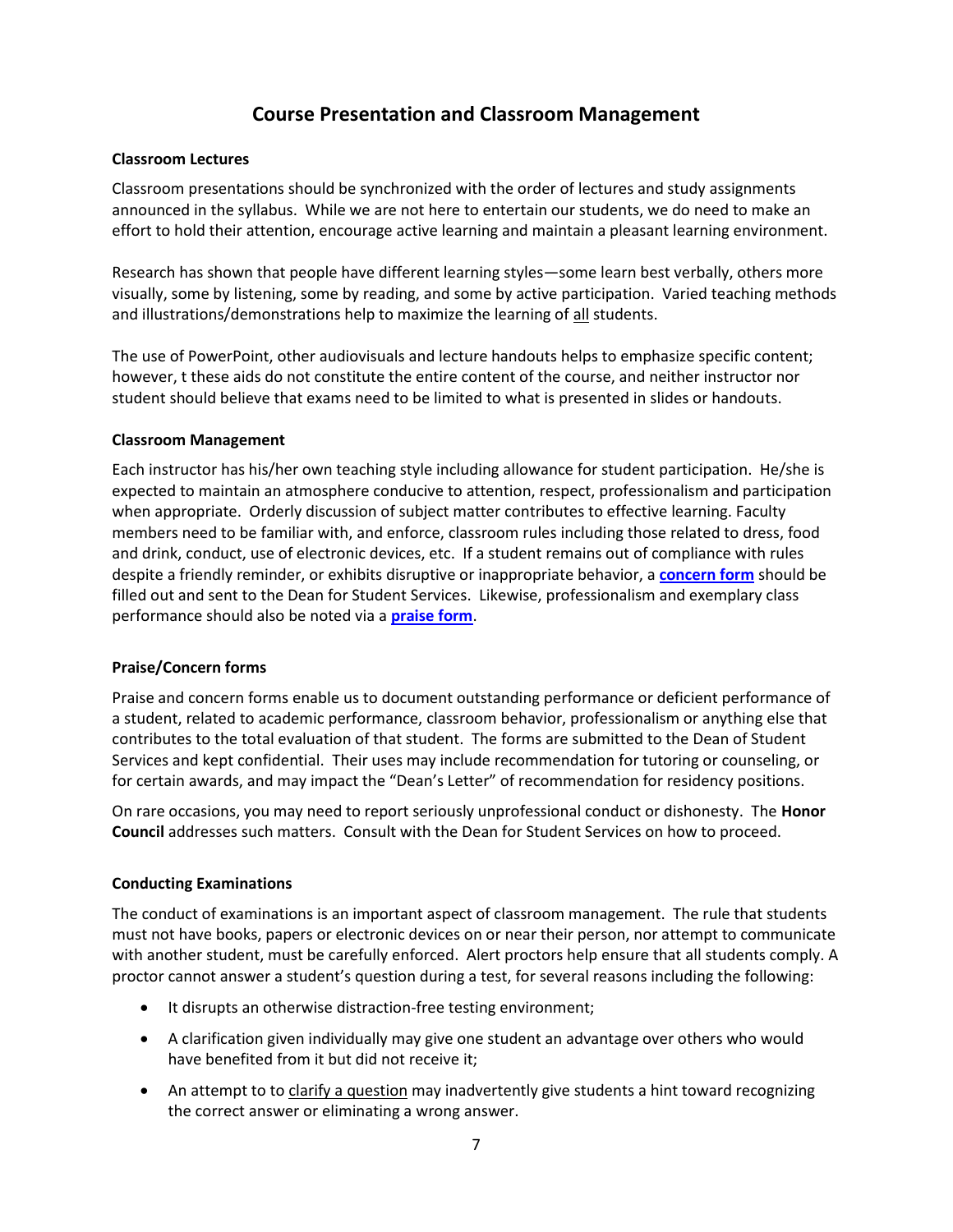Electronic testing (via laptops or other devices) helps solve many problems. It is very carefully administered at NYCPM, and all faculty members need to know how to cooperate with it.

There are also established procedures regarding opportunities to use a restroom to during an exam, to ensure test security. A student may attempt, by various means, to utilize a "bathroom break" as an opportunity to cheat on a test in progress. Faculty members and all proctors are required to know and enforce the established policies and report any attempt by a student to circumvent them.

## **Evaluation of Student Performance**

<span id="page-7-0"></span>**The information below is brief. The processes involved in evaluating student performance, administering tests and quizzes, providing make-up exams and retests, helping at-risk students obtain needed help, etc., cannot be fully understood without consulting with department Chairs and also referring to the current** *Student Handbook***.**

### **Student performance and Course Grades**

All evaluation contributing to the **final grade** will relate to the student's achievement of the stated learning objectives of the course—knowledge and competencies the student did not possess before taking the course. An effort is made to evaluate the achievement of each objective. Hence all learning objectives are stated in terms of concrete, measurable behaviors. Such learning objectives should guide both instruction and test construction, and they also help students know clearly what they are expected to learn.

Each course director assigns grades in accord with the grading system assigned to the course (Letter Grade or P/F). The course director must disclose in the syllabus the type(s) of evaluations that will be used in the course (such as grades earned in exams, oral and written reports, laboratory or clinical performance, etc.). Also the manner in which the final grade will be calculated, including the impact of attendance, must be announced and subsequently followed.

Final grades are transmitted to the Registrar promptly following the end of each course. An "Incomplete" grade signifies that at the end of the course, a student had not yet satisfied all requirements to receive a final grade. There is generally a 30-day time limit for conversion of any Incomplete grade to a final grade; otherwise a grade of F is assigned.

### **Quizzes, Examinations and Other Evaluations**

The course director decides how many and what types of evaluations will be used to measure achievement of course objectives. Once published in the course syllabus, it must be followed. The format and technology utilized in administering and scoring examinations is a matter of College policy. The course director needs to become familiar with the current procedures and relevant technology, for which instruction is provided to faculty members as needed.

### **Attendance Policy and Attendance Reporting**

Attendance policy and attendance reporting are separate matters. Attendance policy refers to the degree to which class attendance is expected or required, which can vary from entirely optional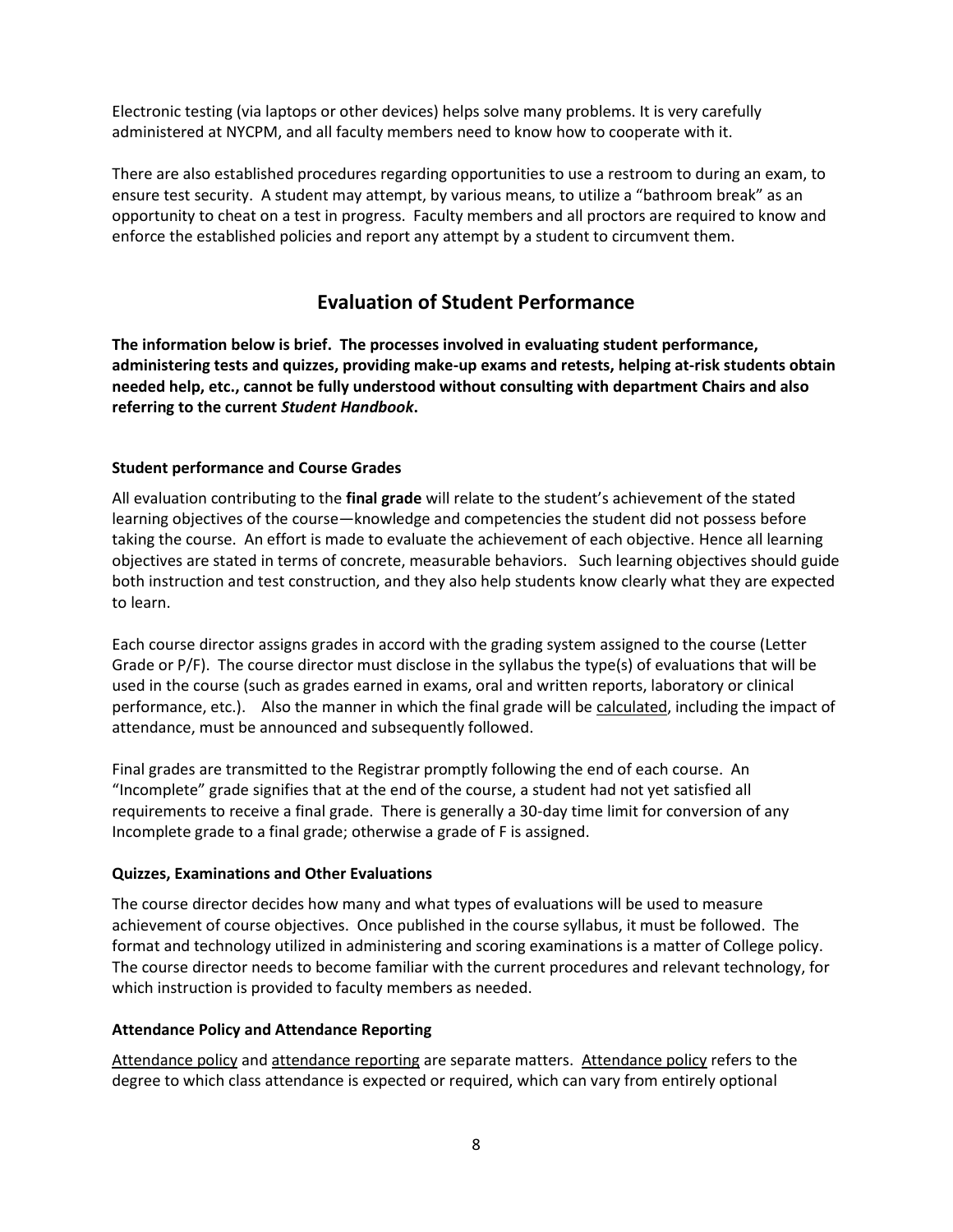attendance to mandated full attendance with the requirement that absences be made up. Attendance reporting, required of all institutions, is simply a record of who is present and who is absent.

Attendance Policy includes the general, "institutional" attendance policy stated in the Student Handbook, which further states that a course-specific or department-specific component is needed to complete the policy. (This is why "see institutional attendance policy" does not define the attendance policy for a course.) Course directors/departments have freedom to establish their attendance policies, within the general parameters of the institutional policy. In many lecture courses at NYCPM, attendance is encouraged via a deduction of points from the final grade of a student whose attendance is deficient as evidenced by absence from too many "attendance quizzes." Excused absences due to extenuating circumstances are addressed in the Student Handbook.

In labs and clinical clerkships the attendance rules are much stricter.

Attendance Reporting: The course director is free to record attendance at any time, by any method, and expected to do so with some regularity. The use of unannounced "attendance quizzes" to verify attendance is common. A simple roll call may be carried out at any time.

### **Absence from Examinations**

The course director needs to be familiar with institutional and department-level policies regarding the consequences following absence from examinations, as well as those regarding late arrival to an examination, including the distinction between excused and unexcused absences.

### **Course Failure and Retesting**

The course director must be familiar with, and comply with, the College's current policies regarding a period for study and retesting, following a final exam, in the event of course failures. The policy is supplied to course directors, in the syllabus form.

### **Helping At-Risk Students**

At NYCPM we want to see all students succeed to the best of their abilities. Faculty members are urged to identify students who are having difficulty and bring them into contact with the resources they need.

The **Dean for Student Services** is a central contact person regarding students in academic difficulty. The **Praise/Concern** forms used by faculty members are submitted to the Dean.

**Tutoring** is available, free of charge, to students who have a real need, verified by their instructor. Detailed policies are found in the Student Handbook. A faculty member should verify that a student is having difficulty with the course, because evidence of need qualifies the student to receive tutoring.

**Academic Advising/Mentoring** is offered to students by faculty members, and hopefully you will contribute to that process.

**Professional Counseling** is available to help students address personal concerns, especially insofar as they impact the student's academic success.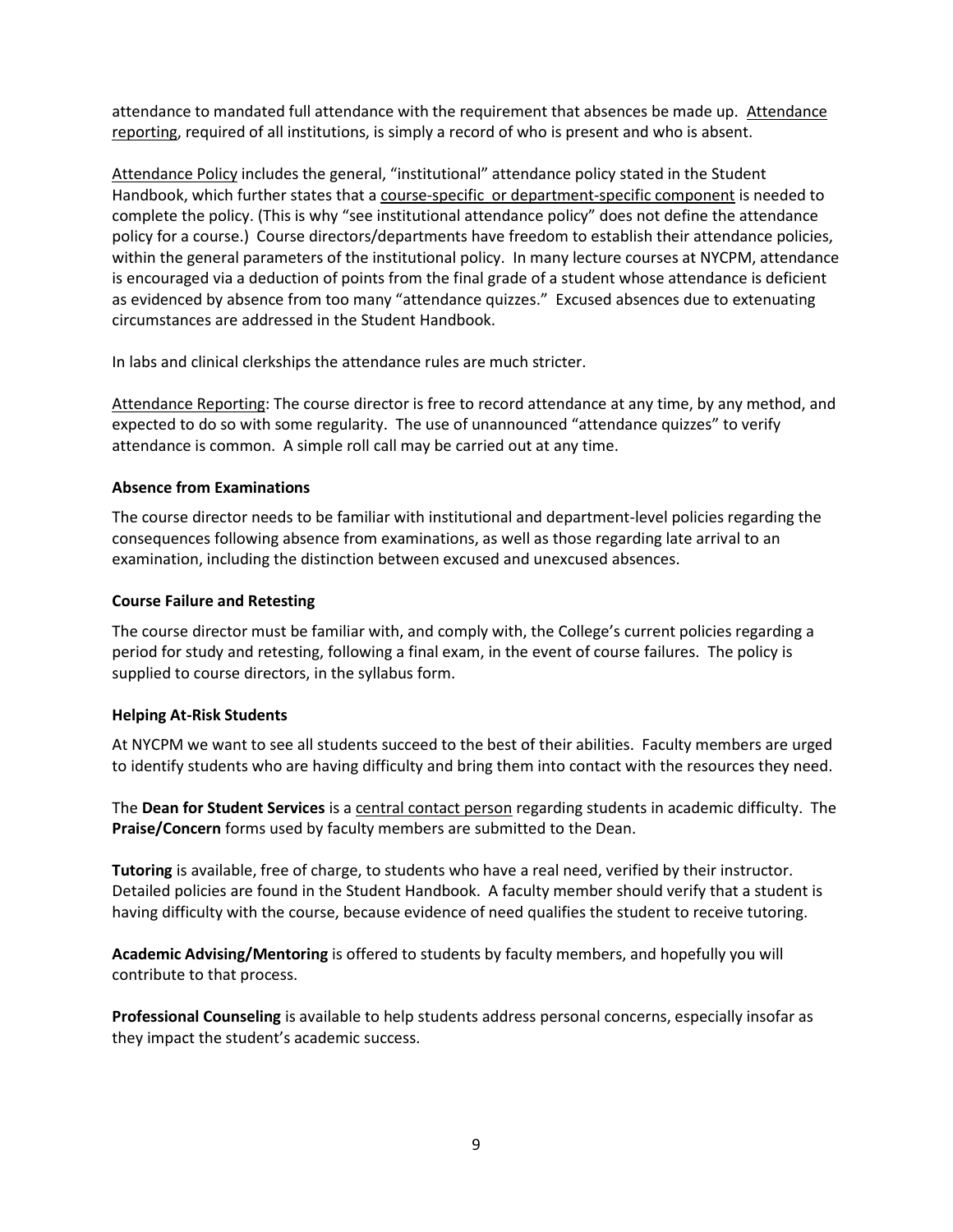**Accommodations** are available for any students with disabilities, including learning disabilities. You may be asked to cooperate with some accommodations such as extended and/or distraction-free testing time.

## **Summary of Course Director's responsibilities**

- **Prepare**: Actively participate in developing the syllabus, textbook selection, reading assignments, handouts, audiovisuals, online materials, etc., and prepare lectures in advance.
- **Deliver the course**: Present lectures, course materials, assignments, etc., as planned. Begin class sessions on time and end them on time. Provide scheduled time to advise and mentor students relative to the course and to their performance.
- **Evaluate student performance**: prepare and administer exams, quizzes and any other appropriate measures of the competencies the students should have learned.
- **Improve the course**: Based on student performance, student evaluations and self-evaluation, make an effort to correct weaknesses and enhance the course each year.

## <span id="page-9-0"></span>**2. General Resources and Policies for Faculty Members**

### **ID Badge**

This is obtained from Security (x8063); it must be worn at all times on campus (College and Clinic).

### **Phone System**

Become familiar with your 4-digit **phone extension**. Next, learn to use phone features including your **voice mail**. Dial **8195** to access the Audix® system. On the prompt, enter your **extension number plus "#",** then your **Password and "#".** You'll be assisted by IS to create your own password, and they'll give you instruction plus a printed guide to voice mail. Voice mail can also be accessed from off campus. **Long Distance code**: You'll need a 4-digit code to make calls outside the local area. Get it from IS.

### **The Faculty Handbook**

The **Faculty Handbook** is an essential reference for every faculty member. It is accessible on the College's **Intranet**. It is maintained by a committee of the Faculty Council.

### **Communication with Students**

Course directors are expected to be reasonably accessible to students for individual consultation. A course director's e-mail address and a phone number where the students can reach him/her is listed in the syllabus. This is normally the NYCPM e-mail account and the NYCPM phone extension. Exceptions include adjunct faculty who are off campus most of the time. If appointments during office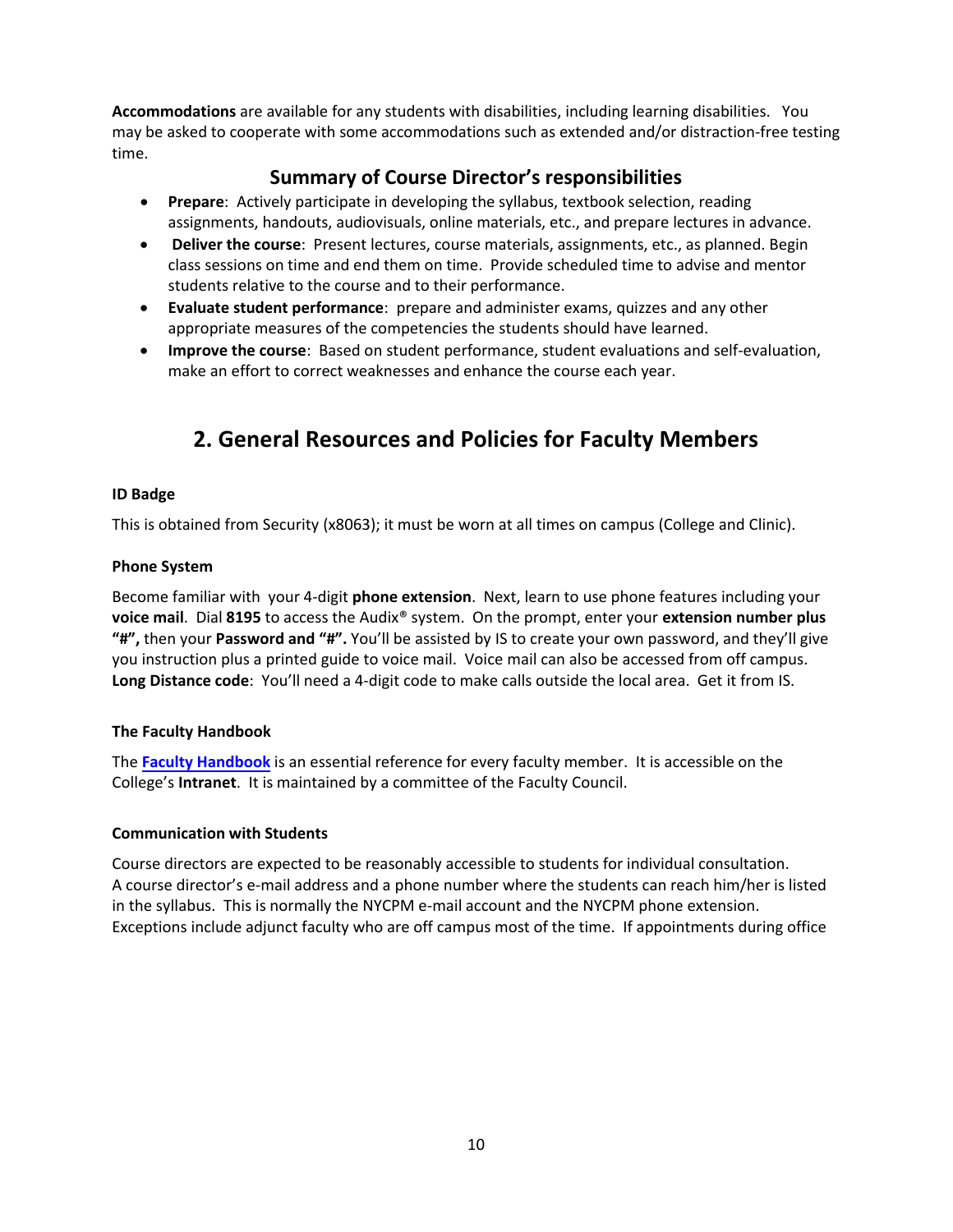hours are to be made through a department secretary/administrator, that is noted in the syllabus. The days of the week on which appointments are available should be identified to the extent possible. If availability varies from week to week, there is a "Days vary" option in the syllabus form. **Note:** While you are expected to be reasonably accessible to students, they are expected to contact faculty in a timely, courteous and professional mannerand not to interrupt faculty members in hallways, the cafeteria, etc. and disrupt their normal activities.

In addition to the **Student Information Packets** and **lists of required textbooks** described above, there is an **Externship Manual**, prepared annually by the Division of Clinical Studies, and a **Residency Manual**, prepared annually by the Office of Graduate Medical Education. All are available on the Intranet.

### **E-mail Accounts; Communication with NYCPM Administrators**

Every faculty member is assigned an e-mail account in the College's e-mail system. If for good reason a faculty member (such as an Adjunct) normally uses a different e-mail account, that faculty member's @nycpm.edu" account will be linked to the latter so that e-mail messages from the College are forwarded to the account the faculty member regularly uses. If an adjunct faculty member who is not a course director prefers not to have e-mail contact information listed in the College's online Faculty Contact List, the individual's name will remain unlisted, but his/her e-mail account will be known to his/her immediate supervisor and College Administration. Every faculty member is obligated to check and promptly respond to e-mail messages from the College, especially from their department Chair or a higher administrator. For mass e-mail messages from the College to faculty members, there are two email distribution groups: "**NYCPM Faculty"** (non-adjuncts) and "**NYCPM Adjunct Faculty"**. Faculty members can readily access their e-mail from off-campus via the e-mail tab on the College's website.

Every faculty member must also provide a telephone number where he/she can be reached by College Administration and by his/her department Chair and department secretary.

### **E-mail Communications with Students**

Faculty members need to be aware that students are required to use their NYCPM e-mail account in all communications with the College. Faculty members are expected to cooperate with this rule by not replying to e-mail communications from students sent via other than their College e-mail account.

### **Technology Resources for Faculty Members**

The College maintains a variety of technological resources to facilitate the work of the faculty. Faculty members' computers are equipped with updated versions of Microsoft Office (Word, PowerPoint, Excel and Outlook). Additional software may be made available when needed. Faculty members are expected to be able to use this software, and the College provides training in its use, free of charge, **and faculty members who need such training are expected to avail themselves of it**. Faculty members are given an e-mail account with the suffix "…@nycpm.edu" and are expected to check it daily. It is the standard channel of communication between the College's administration and the Faculty. E-mail can be accessed from any location by logging onto the College's Website and choosing the E-Mail link.

### **The NYCPM Intranet**

NYCPM maintains a password-protected **Intranet** conveniently linked to the NYCPM website's home page. The IS Department must establish a username and password specifically for your access to the Intranet, which may be (but need not be) the same as you use for general purposes. It is the online location for information for students, faculty and staff that is only of interest to the College community. That information includes items such as: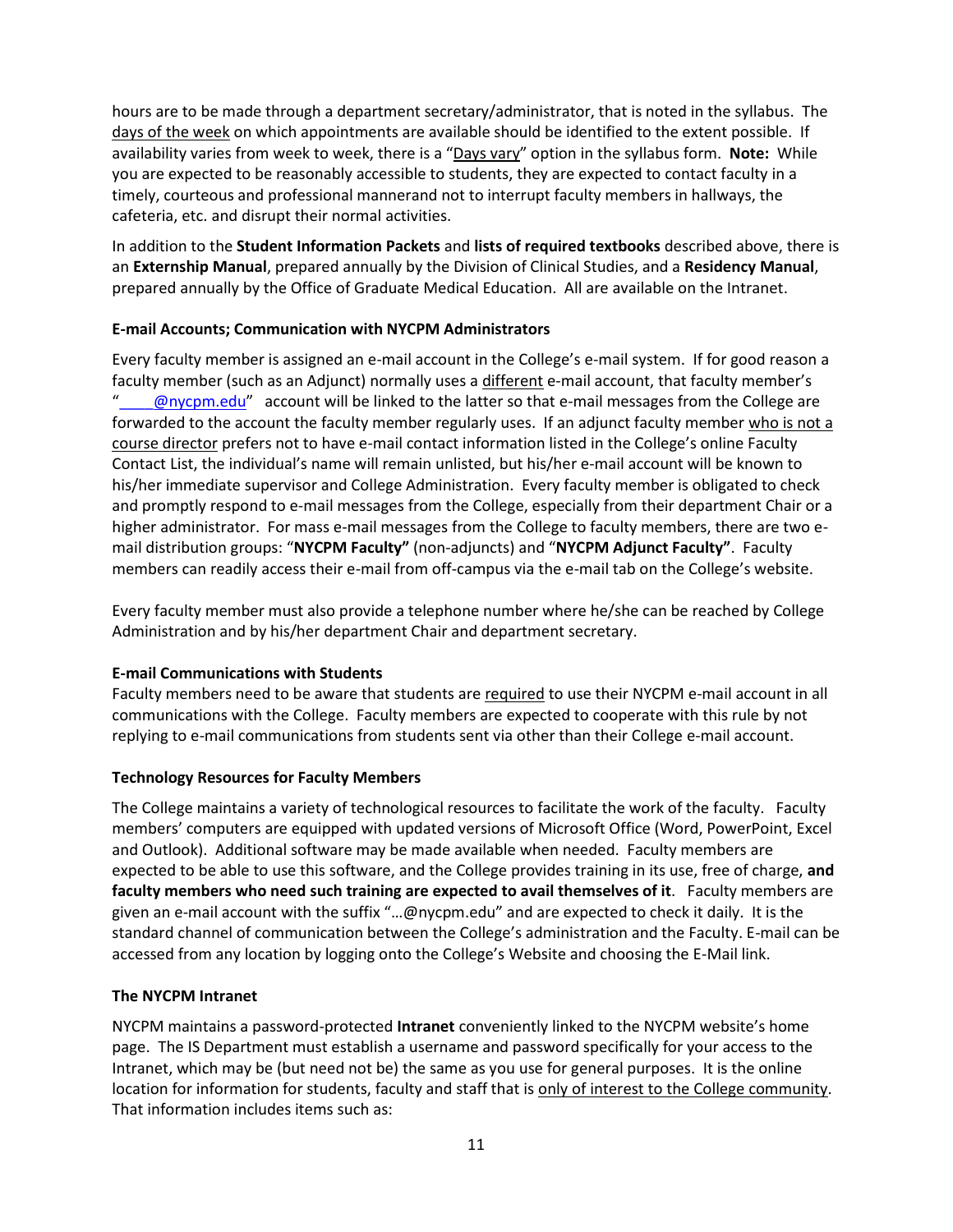- Syllabi and Class schedules (posted in compliance with a established protocols)
- Lecture Handouts
- Clerkship schedules
- Externship manuals and list of programs
- Video captures of classroom lectures
- Faculty Members' Pages
- The Faculty Handbook
- Tutorials and instructional videos from the I.S. Department
- The Student Government Constitution and postings by the SGA and Student Clubs

**Lecture handouts** are posted on the NYCPM Intranet at the course director's request. Posting requests are submitted to a designated individual with instructions as to the location where they are to be posted (the semester/course folder, etc). If there is no existing folder for the course, one will be created.

**Faculty Members' Pages on NYCPM's Intranet.** There is a section of the NYCPM Intranet reserved for Faculty Members' pages. (This is distinct from the "Lecture Handouts" area related to specific courses.) A faculty member may request the IS department to establish a folder with his/her name in which he/she may maintain information, whether course-related or otherwise, to share with students and other members of the NYCPM community. Such information might include one's educational and professional background, publications, research interests, even hobbies.

It is essential that faculty members who post lecture handouts and/or personal pages take responsibility to post material that is of professional quality and is current. *They are also expected to periodically review their posted materials and have obsolete materials deleted.*

**Procedure for Posting of Lecture Handouts and Personal Pages on the Intranet.** There are individuals designated to facilitate the posting of Intranet materials for faculty members (Check with your department Chair for current information). Faculty members should submit materials for posting in electronic form (Word documents, PowerPoint slide sets, pdf's, etc.) with clear instructions as to where each item is to be posted.

### **Reserving Facilities for Meetings**

All classrooms, conference rooms, etc. may be reserved for use. Obviously their reservation for conducting class sessions is the first priority. When not reserved for class they are generally available to be reserved for other uses. There are designated staff members empowered to make reservations in a system called Meeting Room Manager. For faculty purposes they are the administrators in Pre-Clinical Sciences and in Clinical Studies. It is best to reserve a room well in advance of the time it is needed in order to lock in the reservation. If a meeting will involve use of audiovisual or other equipment, the I.T. department will be happy to assist; requests should be made with anticipation.

### **Administrative, Academic and Social Activities**

As a faculty member, you are invited, and expected, to participate in the life of the College family. There is an annual **faculty retreat**, at which attendance by all full-time faculty is mandatory. The most obvious academic ceremony is **graduation**, at which faculty participation (mandatory) is very important to the graduates and their families. At graduation, faculty members wear academic attire (obtained via the Registrar) as they do at the annual **Academic Convocation**, at which honorary degrees are conferred.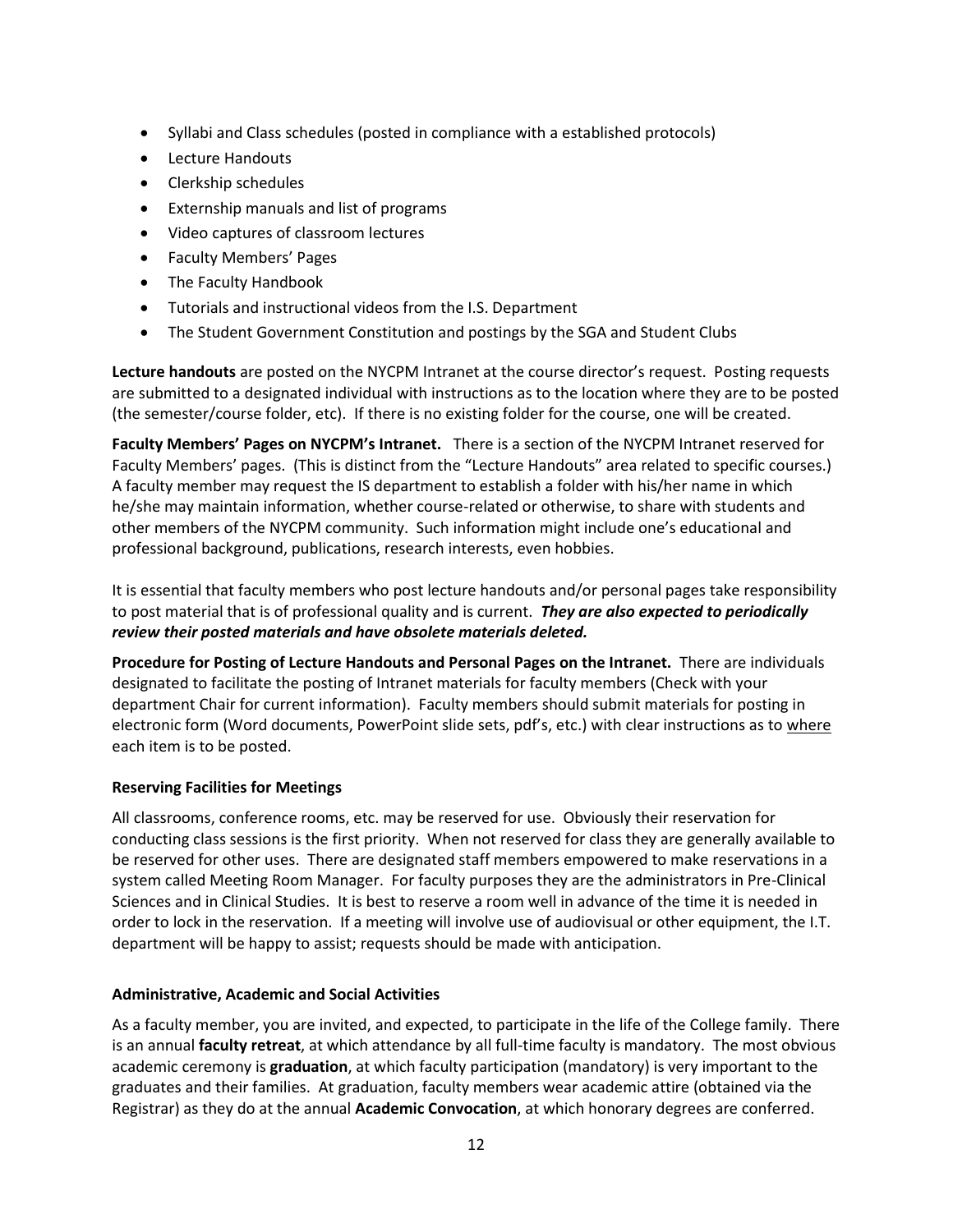The **White Coat Ceremony** for first year students symbolizes the beginning of their professional life, and an annual **Awards Ceremony** for seniors recognizes their achievements. Faculty members are expected to attend both of these events (academic attire is not used).

Throughout the year there are numerous social and recreational events, both on- and off-campus, which faculty are encouraged to attend.

### **Library Services**

The NYCPM Library is a powerful ally to faculty members, providing extensive hard copy and web-based resources for faculty and students. Faculty members are encouraged to request that specific items be placed on reserve, that the Library acquire specific books and other resources not currently on hand, and that specific items be obtained through interlibrary loan. The Library published a monthly list of new acquisitions as well as an annual faculty bibliography.

### **Printing and Photocopying**

Faculty and Staff Members may print from computers and utilize printer/copiers (most of which also offer scanning, faxing and e-mail capabilities) assigned to their respective departments. The copiers require use of an access code, which is not to be shared with students. Instruction is available in the various capabilities of these machines. Your PC may be connected to more than one printer. Learn how to select the desired printer on-screen. Because the departmental printer/copiers serve multiple users, your job may not be the first one out of the machine. Be careful not to take someone else's job by mistake.

For larger printing or photocopying jobs, such as class handouts, the services of the College's Xerox Center are available. Also special services such as color printing or nonstandard stock are available. In all cases, requests are directed to [printrequest@nycpm.edu](mailto:printrequest@nycpm.edu) which will facilitate the job. There is also assistance available to faculty members in developing documents requiring special features such as graphic design. Sufficient lead time must be allowed for special projects.

All printing and copying (whether on the department-level machines or through the central printing office) is charged to the departments utilizing it; printers and copiers are metered. Faculty members are urged to conserve department funds by transmitting information electronically where appropriate.

Students have access to photocopying at a modest price. They also have access to print from computers, without charge, but within established limits. Students are aware of the printing/copying policies which apply to them. Faculty and staff members are prohibited from sharing copier codes with students or otherwise facilitating inappropriate student access to resources.

### **Academic Calendar and Class Schedules**

The Academic Calendar for the coming academic year is developed no later than the prior February by a work group including the Division Deans, the persons assigned to develop class schedules, the Financial Aid Director and the Assistant to the Academic Dean. Dates that cannot be determined at that time, such as NBPME test dates and graduation, are marked "TBA" until such time as the exact dates are set. The academic calendar principally includes start/end dates of semesters, holidays and other recess periods, administrative dates related to student registration, tuition payment, financial aid, etc.

The Academic Calendar is synchronized with that of the Foot Center of New York, especially as regards closures for holidays, to avoid discrepancies. It is posted online for easy access.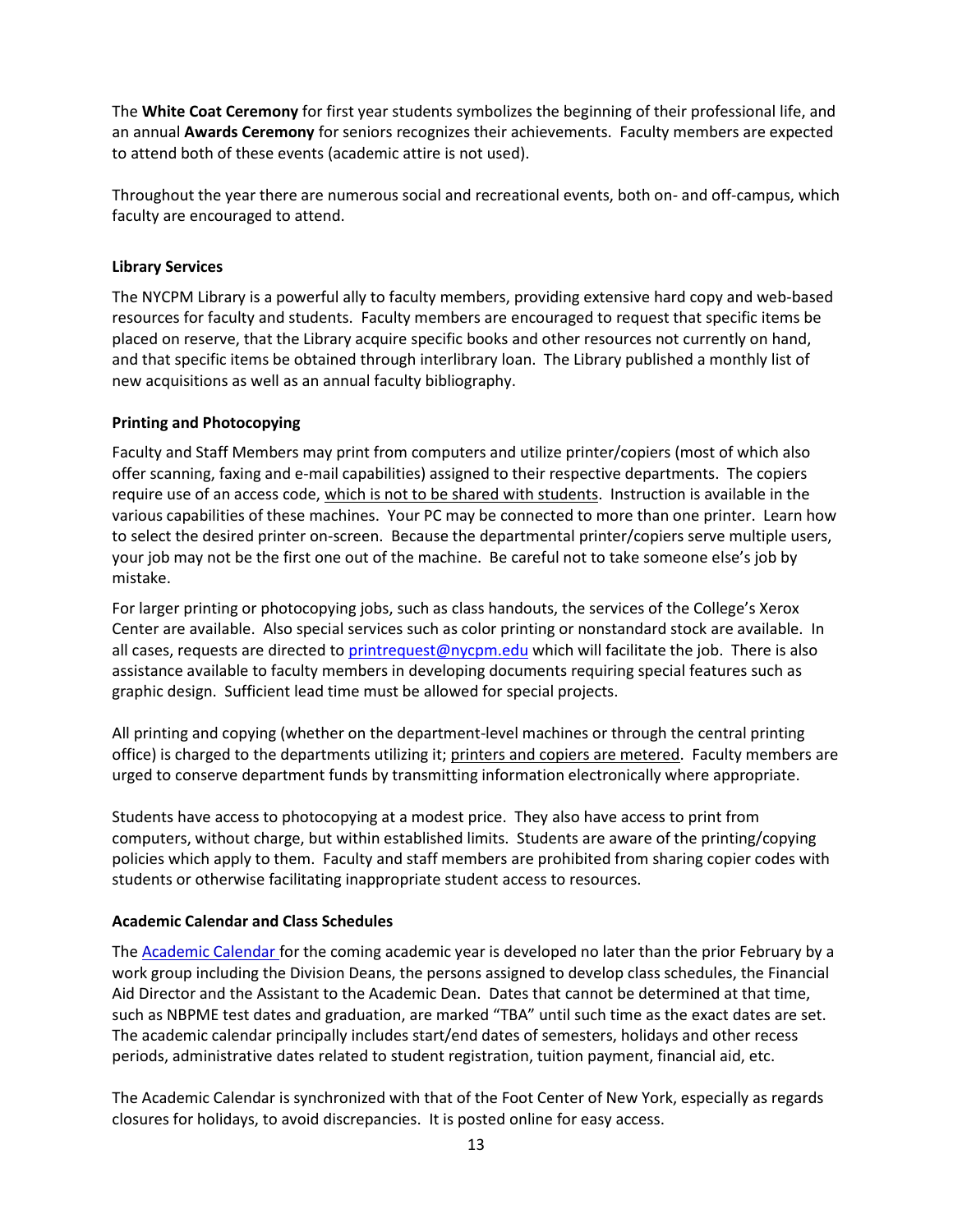As mentioned above, **Class schedules** for the semester are developed within the parameters of the approved Academic Calendar, which is divided into fall and spring semesters. This is done by Chairs, course directors, and all other participating faculty members, in close collaboration, in order to accommodate individual scheduling constraints. Master class schedules are posted for each semester, and are also provided via hard copy to the students for their convenience. A course director may not unilaterally make a change in the class schedule because doing so would create conflicts with other class schedules and room utilization. Any request for an adjustment to published schedules, due to extenuating circumstances, must be made to the Division Dean and executed by the authorized person in that division responsible for scheduling, to ensure that no conflict is created. Normally only withincourse changes are approved (i.e., changes that do not affect the schedules of other courses).

## <span id="page-13-0"></span>**3. The Evaluation of Faculty Performance**

### **Faculty Portfolio**

A faculty portfolio guide is provided to faculty members to facilitate the periodic evaluation of their performance. Portions are completed/maintained by the faculty member; there is also supervisor evaluation and student evaluation of the courses. It encompasses not only the effectiveness of preparation and delivery of courses, but also such factors as participation in campus life (committees, special activities and projects, etc.), research and scholarly activity, publications and presentations, and pursuit of one's own professional development, all duly documented. The Director of Library Services maintains an annual Faculty Bibliography; all faculty members must submit documentation of new publications and manuscripts accepted for publication.

### **Anonymous Course Evaluations by Students**

Following every course, the students are required to complete an anonymous evaluation of the course, including the performance of the instructor in the particular course. An analysis of the responses is given to the faculty member to be used in continuous improvement of the design and delivery of courses. Portions of the findings are also summarized within the aforementioned portfolio.

### **Opportunities to Distinguish Oneself**

Beyond meeting routine expectations, every faculty member has a wealth of opportunity to achieve distinction while enhancing the success of the College in carrying out its mission, and the success of the students in becoming the best professionals their talents allow. Many of us have special talents beyond those which our work requires. Individual initiative is necessary in order to capitalize on our own unique abilities while furthering the work of the College. Some of the special contributions and distinctions of NYCPM faculty members have included:

- Volunteering to interview prospective students on campus
- Participating in Open House events as a speaker or in another capacity
- Participating in the Faculty Council and various committees, beyond the minimal expectation, such as chairing a committee or leading special committee projects
- Volunteering as the faculty advisor to a student organization
- Volunteering to participate in off-campus recruiting activities (speaker and/or exhibitor)
- Offering mentoring and academic advising to students (beyond the normal expectation of providing some opportunity for individual consultation)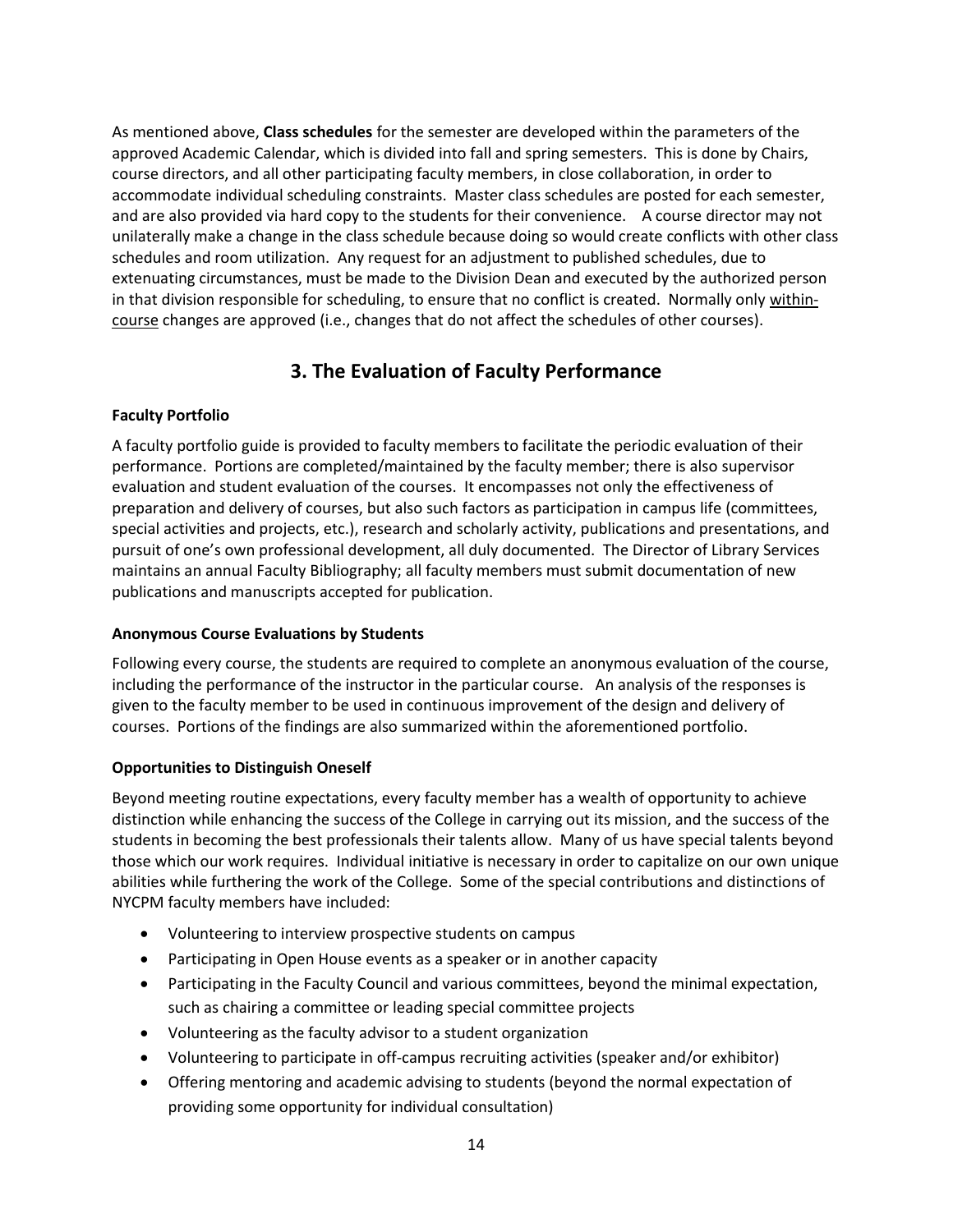- Participating in (or helping to lead) community outreach activities—foot screenings, community education, etc.
- Being active in local, statewide or national professional, scientific and civic organizations; playing leadership roles in such organizations
- Pursuing advanced professional study leading to board certification or other credentials
- Participating with other faculty members and/or students in research; developing a research proposal and conducting the study if approved
- Participating in research
- Publishing (authoring or co-authoring) research or other scholarly articles
- Securing research grants or similar outside funding
- Developing unique multimedia materials to facilitate the learning of challenging content
- Taking on a leadership role in various initiatives of the Faculty Council
- (If a DPM) Welcoming prospective students to shadow one's practice and providing them with insights into the advantages of Podiatric Medicine as a career
- Presenting at conferences, symposia, at local/state, national and international levels
- Offering assistance with special institutional projects to which one's talents are relevant

Among the items mentioned above, the opportunity to distinguish oneself through research and scholarly activity is especially important. Needless to say, advances in scientific and clinical knowledge enhance not only the ability of podiatrists but that of all health professionals to serve their patients. At NYCPM, research and scholarly publication are held in high esteem.

## <span id="page-14-0"></span>**4. Curriculum Development and Maintenance**

Insofar as the majority of faculty members do not sit on the Curriculum Committee, but have a legitimate interest in curriculum development, all faculty members should be aware of the function of that Committee and the fact that they may offer input to the Committee via their Chair. All faculty members are encouraged to make ongoing internal improvements to the courses they teach.

### **The Curriculum Committee**

The Curriculum Committee is responsible for maintaining the D.P.M. curriculum consistent with the College's mission and goals, and compliant with all accreditation and government (such as State Board) standards for the training of a Doctor of Podiatric Medicine. The Committee is chaired by the Academic Dean and includes the Division Deans, Department Chairs, a student representative, and other individuals who may be invited on an *ad hoc* basis to bring specific expertise to the table.

The Committee welcomes proposals for curriculum revision, and approves such changes as it believes will enhance the effectiveness of the program. Revisions typically requiring Curriculum Committee approval include the introduction of a new course, the elimination of an existing course, a change in the content or number of hours of an existing course, a change in the placement of a course within the program, or a change in the course description resulting from a substantial change in content. **A proposal for curriculum revision may be submitted by Committee members, course directors, other faculty members or student representatives.** A detailed listing of the DPM curriculum for the upcoming academic year is issued annually following approval by the Committee. This is utilized when syllabi are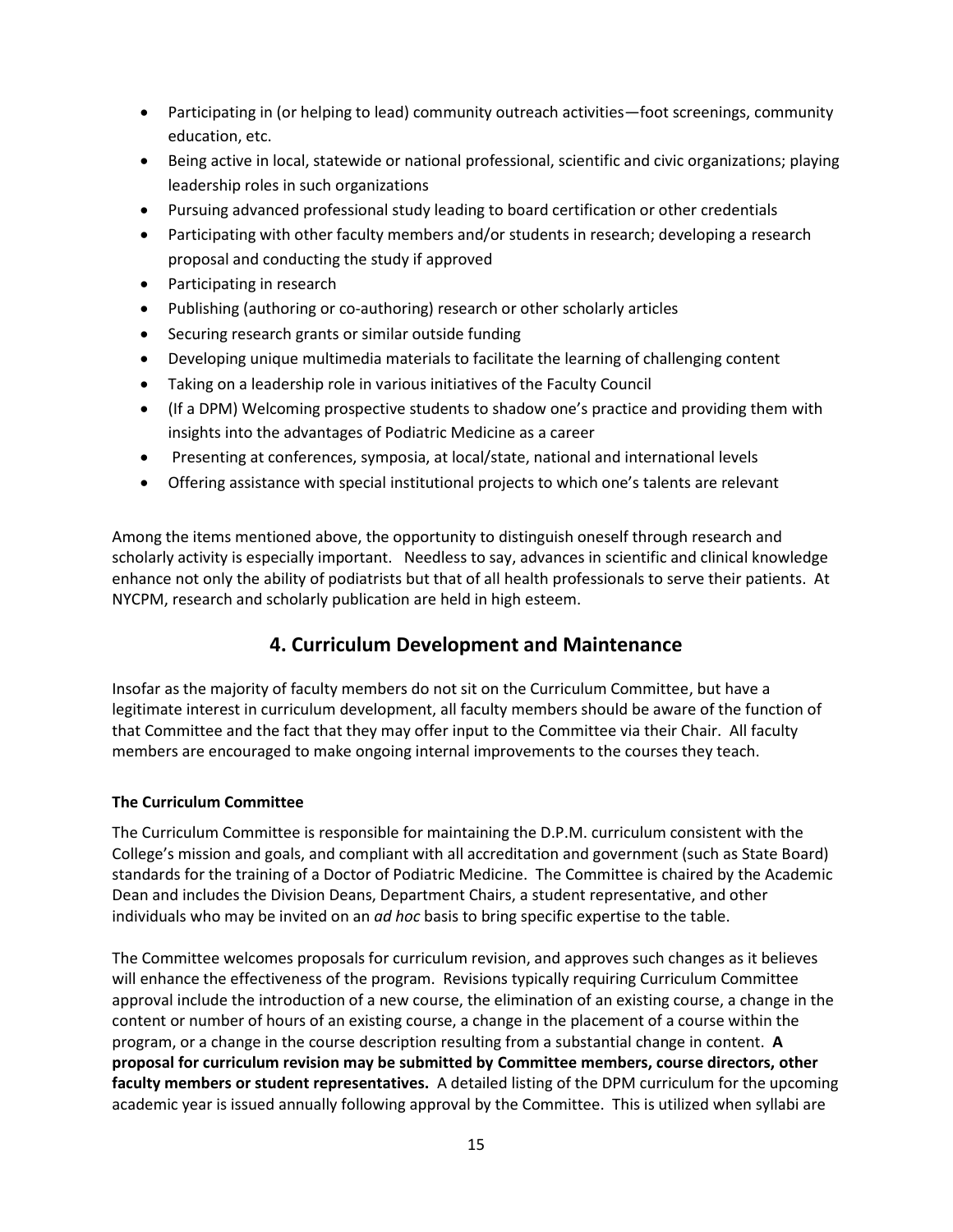### constructed to ensure accuracy. *It is prohibited to attempt to alter the title, description, grade type, credit hours (including an increase or decrease in clock hours that would change the credit hours), or the position of a course within the curriculum, or to discontinue an existing course, without the action of the Curriculum Committee.*

Reasons for submitting a proposal for curriculum revision may include perceived inadequacy in the knowledge or skills currently taught, unnecessary redundancy among courses, recent advances in a scientific or clinical subject area that should be incorporated into the curriculum, or the best order in which to present the subject matter. A proposal for curriculum change should take into account the impact of a proposed change upon the total learning experience or hours of instruction in the affected semester(s), and the feasibility of the change from a scheduling point of view (faculty assignments and classroom usage.) No curriculum change will be approved until these matters have been addressed, in order to ensure that the change will not be disruptive to the logical flow of the curriculum or the scheduling of classes.

The Curriculum Committee operates on an annual cycle beginning in March and ending the following February. All curriculum revisions requiring committee action must be finalized by late February, when the Committee approves the curriculum for the coming academic year, which is then published in the College's Catalog. Thereafter the Committee is then open only to proposals referring to the following year. Insofar as many curriculum proposals require committee discussion and further investigation of the feasibility and impacts of the proposal to ensure an informed decision, faculty members are urged to investigate the many consequences of a proposal prior to presenting it, and present it early enough, and with enough information, to allow the Committee to make a well-informed decision.

### **The Published Curriculum**

The curriculum for each academic year is published by the end of February preceding that year. It is the result of the annual work of the Curriculum Committee. It incorporates all curriculum changes submitted to, and approved by, the committee up to the time of publication, after which no additional proposals for curriculum change are considered for that upcoming academic year. Proposals subsequent to that time are considered for the following year. The format of the published curriculum is illustrated by the page fragment below (information here not necessarily current).

The Course Number is specific to the subject area, the year (freshman, sophomore, etc.) the particular course and credit hours. If any of these elements is changed, a new version of the course, with a new course number, must be created. The "retired" version must continue to exist unchanged in order to preserve the prior specifications in the records of all students who previously completed the course.

| Course No. | <b>Course Title</b>             | <b>Grade Type Credits</b> |                |
|------------|---------------------------------|---------------------------|----------------|
| DMETS2225  | Fundamentals of Pathophysiology | Letter                    | 2.5            |
| DMETS2205  | Pharmacology                    | Letter                    | 4.5            |
| DMORP23B4  | Pathology II                    | Letter                    | $\overline{4}$ |
| DOTHO2701  | <b>Biomechanics</b>             | Letter                    |                |
| DOTHO2712  | Functional Orthopedics I        | Letter                    | 2.5            |
| DPEDS2501  | Podopediatrics I                | Letter                    | 1.5            |
|            |                                 |                           |                |

### **Sample of the Format of the Curriculum Document**